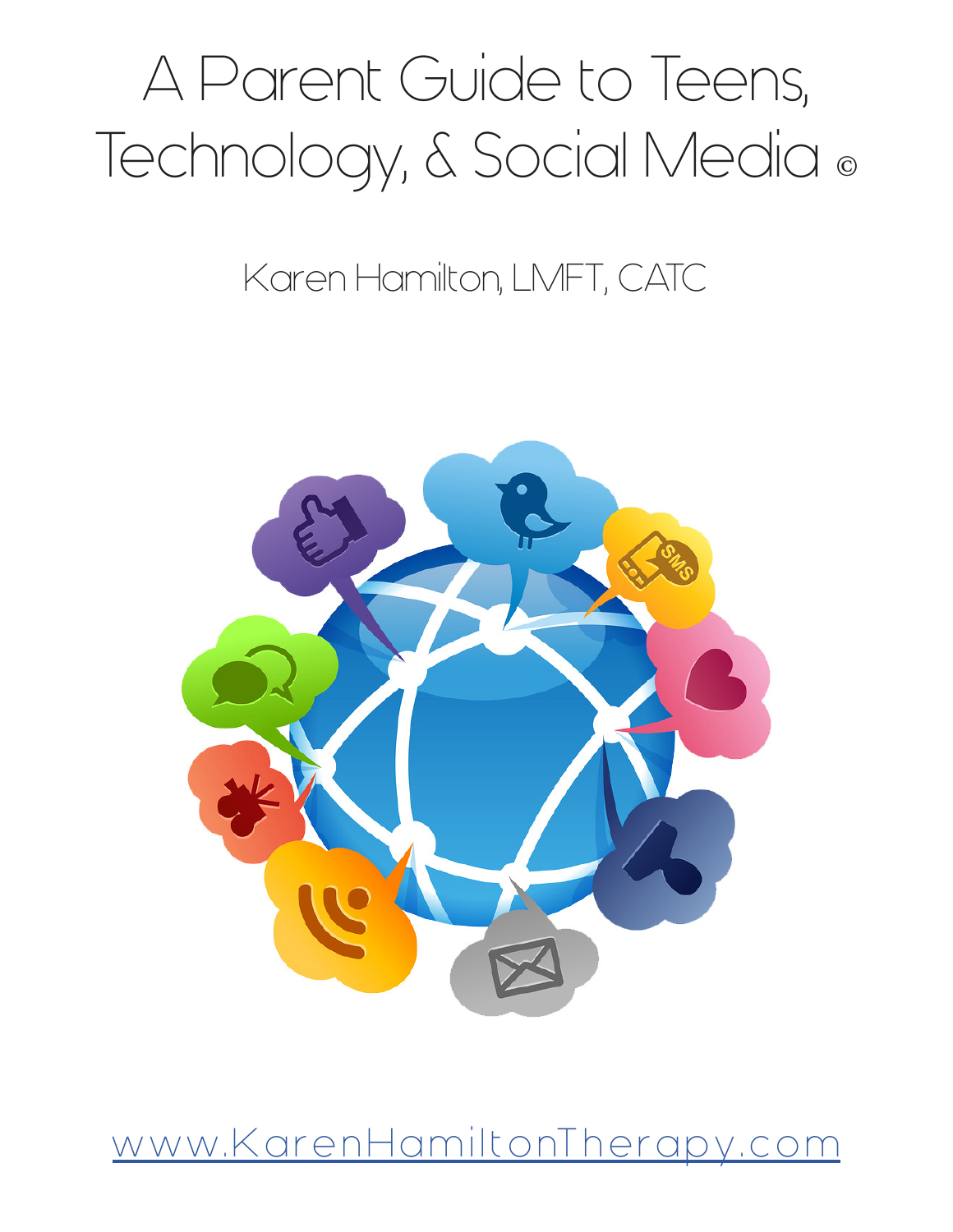#### **Contents**

#### **Introduction**

#### **Part I. When Your Child Begins Social Media**

Rule #1 One Account Only Rule #2 Private Account Rule #3 Friend, Follower, & Passcode Rule #4 Approve Posts Rule #5 One Post A Day Rule #6 Only "Likes" & Compliments

#### **Part 2. Maintenance Rules**

Rule #1 MUST Monitor Rule #2 Have The Tough Conversation Rule #3 Low-Tech Activities Rule #4 No Phone Time Rule #5 Spend Time With Your Kids!

#### **Part 3. Serious Problems**

Problem #1: Nudes Problem #2: High School Sexting Problem #3: Unsafe Behaviors

## **Part 4. What Can You Do Restrictions**

**Part 5. There is Hope**  Please don't give up

#### **Resources**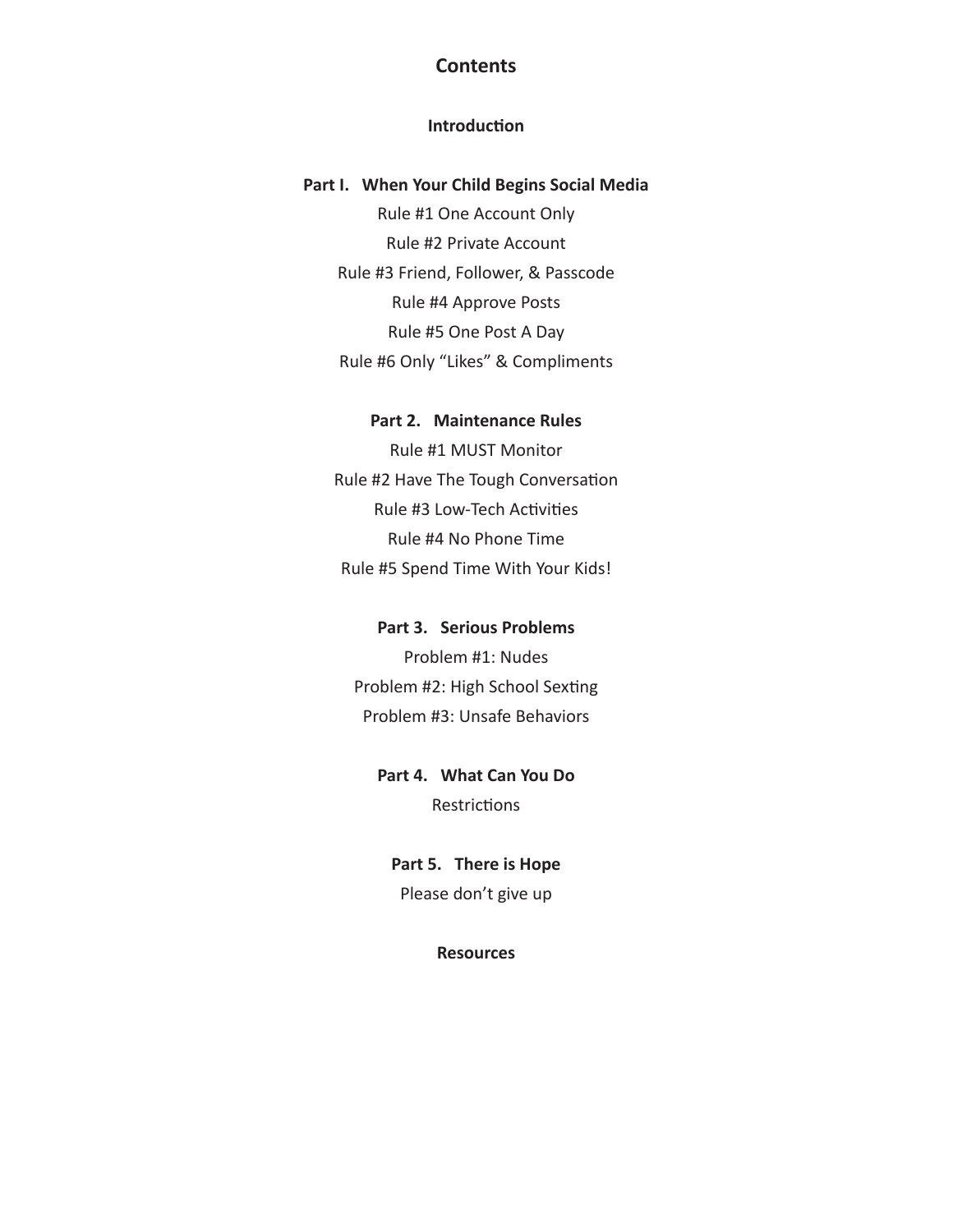# **Introduction**

As a Psychotherapist who has treated adolescents for more than a decade and mother of two teens, I am growing more concerned about teen peer pressure that is driving large numbers of adolescents to make poor choices on the Internet and social media. Teen decisions impact their reputations, psychological well-being as well as their future lives.

It is important to keep in mind that the Internet is forever.

This guide will walk you through how to establish and enforce your family's Internet and social media rules and their use of devices which provide access to networks. My recommendations will demand your time, effort and follow-through, which can be challenging for today's busy parents.

I can say with confidence that investing upfront in creating and enforcing these rules will help you identify and prevent problems before they happen and/or erupt into full-blown disasters that cannot be erased.

This guide covers Internet and social media "Best Practices," which have worked successfully for other families of teens. While you may disagree with some of these suggestions, the examples provided herein will give you a place to begin setting limits around your teen's technology time. Remember, your teen is not in charge and they want reassurance that this is the case even though their behavior may suggest otherwise. You are the grownup.

# **Part One**

# **When Your Child Begins Social Media**

Technology and all its good, bad and ugly effects is here to stay. You can try to make computers, tablets, cell phones and wearables off limits to your child, but it's not realistic. There are computers in the classroom, library, friends' homes, workplace, grocery store, car and in your pocket.

While it's almost impossible to enforce your child's abstinence from technology, parents must pay attention to how much time their children spend on technology and where they're spending it including websites, chat rooms and social media.

Set limits now with your child to build mutual trust and teach them how to use the social media responsibly. To begin with, your child should be at least 13-years-old to use social media. Facebook, Instagram, Snapchat and Twitter prohibit children under the age of 13 from using their networks although millions of children provide phony birth dates and sign up regardless.

Once your child is old enough to be on social media, agree on a set of rules and write them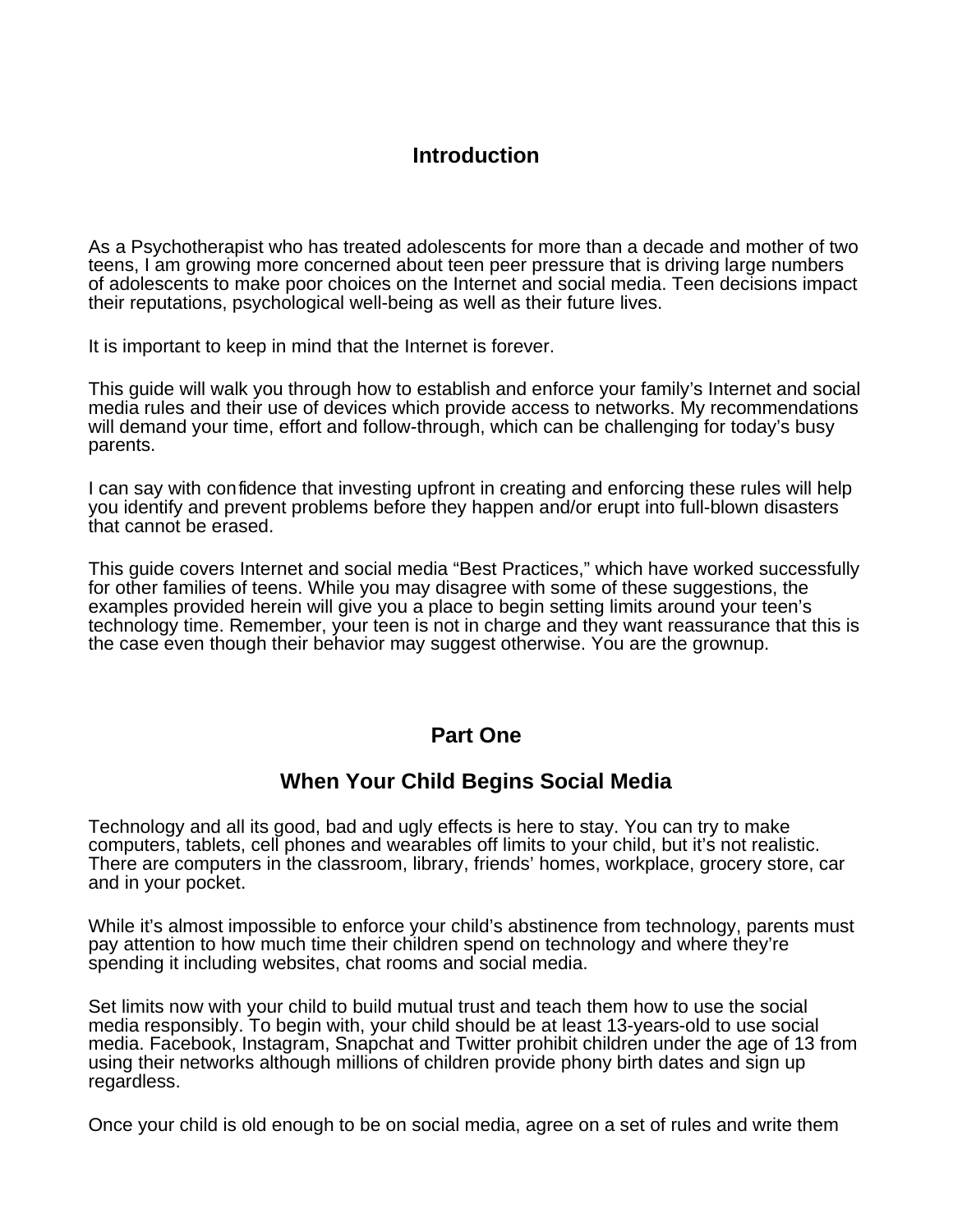into a contract for your child to sign. Take the time to explain each rule. The more your child understands in the beginning, the greater the chance that they will respect your expectations.

Setting up a structure now also will help your child develop a healthier relationship with social media in the long-term.

Here are six rules that will help you start your kids safely on social media:

## **Rule #1: One Account Only**

I recommend that your child begin with one social media account such as Instagram, Facebook or Twitter. Your child must build trust with you and demonstrate that they will follow all the rules on one account before you permit them to expand their social network. Their choice of social media should exclude Snapchat or any site, which allows anonymous or disappearing posts.

## **Rule #2: Private Account**

There are two types of social media accounts: public and private. Your child's account must be private. This means that you and your child will approve all friends and followers. Each account has settings, which enable you to designate the account as private. If you are unsure how to do so, research instructions through an online search engine such as Google. A private account is the best way to insure that your child will not have contact with strangers.

#### **Rule #3: Friend, Follower, & Passcode**

Make sure you are on the same social network that your child chooses. Insist that you become their friend or follower so you can monitor your child's activity. Confirm that you have your child's account passcode at all times. This means if they change the passcode, you must be told. If your child wants to know why the friend, follower, passcode rule is in place, remind your child that you make the rules and pay for mobile phones and Internet service. This reinforces that you are in charge and will provide guidance as your child learns to navigate social media.

## **Rule #4: Approve Posts**

Approve all posts for the first six months. During this time, your child will learn about online reputation as you review what's appropriate and what is not, including other friend posts. Remember: the Internet is forever! Reviewing and approving all posts gives you the opportunity to teach your child how to avoid putting anything regrettable on the Internet.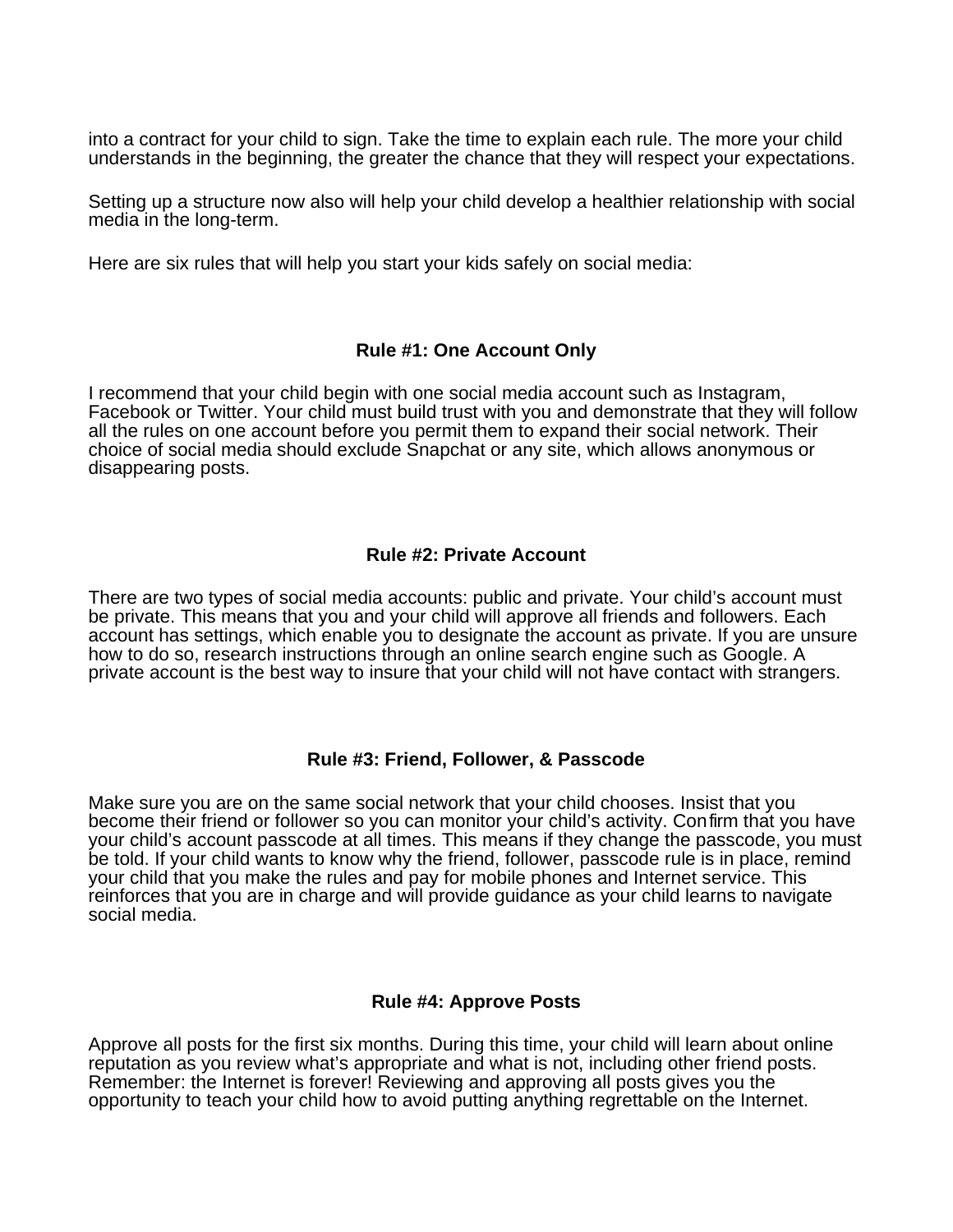### **Rule #5: One Post A Day**

Only one post per day. This helps your child learn how to moderate their social media posts. Adolescents report that they post multiple times a day, seeking a large number of likes and attention. Validation comes from within, not from posting approval-seeking behavior. Limiting post frequency will help your child avoid using social media to seek approval. Beware! As your child observes social media friends seeking validation through multiple posts, they may develop an unrealistic impression of their friends' lives. While social media offers a great way to stay in touch with friends, it doesn't take the place of face-to-face contact which is essential for building relationships.

### **Rule #6: Only "Likes" & Compliments**

Your child may only "like" and/or write compliments on other people's posts/photos. If someone asks a question in the comments section, answer them via the social network's private messaging or direct messaging channel. If your child becomes part of a group chat in private or direct messaging, the rule remains the same: compliments only. Commenting selectively and only with compliments helps your child avoid cyber bullying including teasing, insults and harassment. Answering questions in private protects your child's privacy and avoids drama.

# **Part 2**

# **Maintenance Rules**

As your teen progresses through adolescence, the distractions multiply especially as they relate to social media. Your child may have started on Facebook, but "all their friends are on Instagram." If they have demonstrated that they can follow your rules reliably, you may feel ready to expand your teen's social media privileges. One to three social media accounts are reasonable providing your teen continues to meet their academic and extracurricular commitments. If this is the case, allow your child to select, with your approval, a new network. At the same time, continue to manage expectations.

Once again, a clear set of rules is essential for maintaining trust and social media discipline.

#### **Rule #1: MUST Monitor**

You MUST monitor your kids' phones, iPads, computers, etc. Phones are not a right; they are a privilege! They are not like a personal diary. A notebook and pen provide a modicum of privacy compared to documenting your feelings online for the world to see. Did I mention the Internet is forever?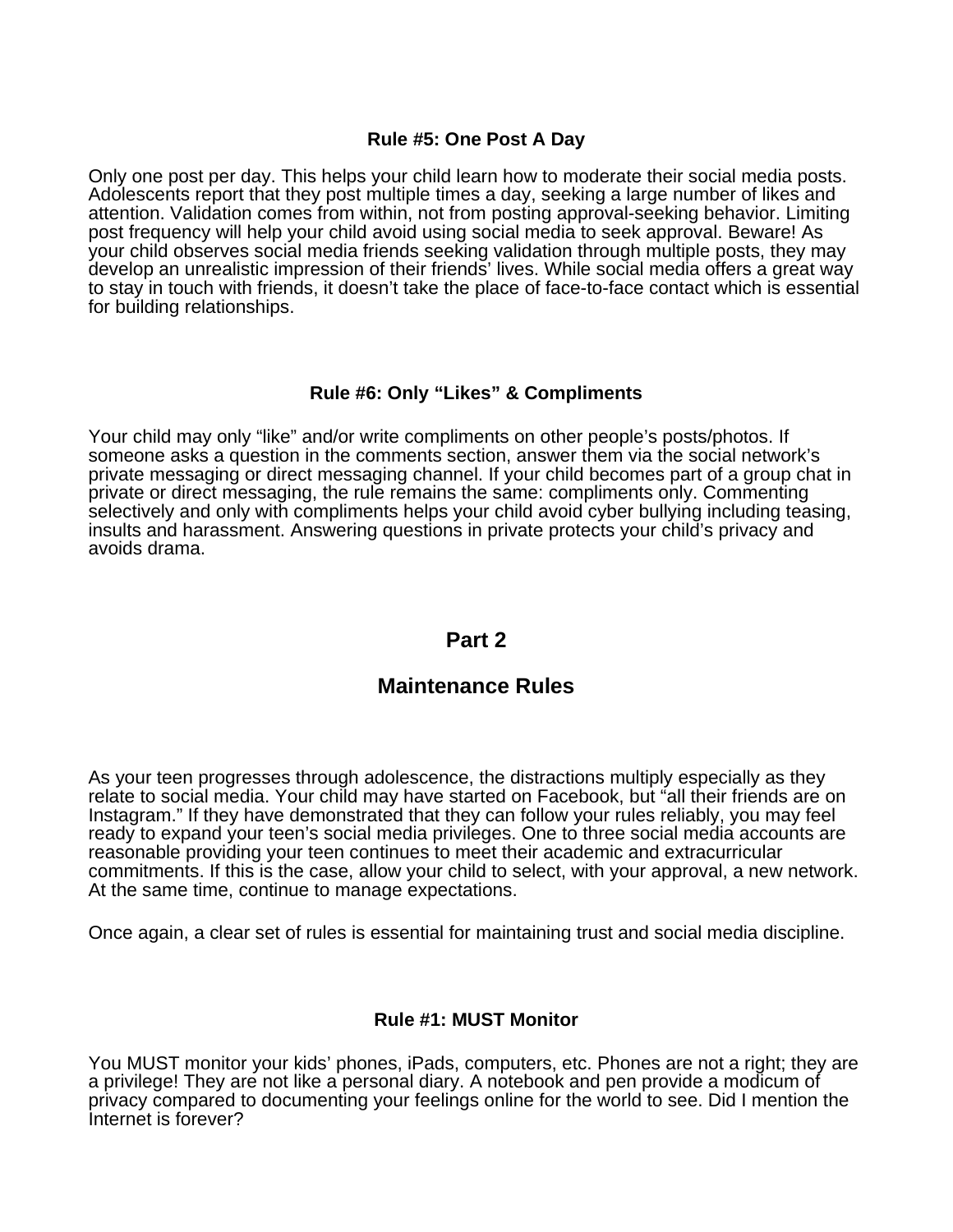Thanks to social media and the Internet, kids feel social pressure 24/7. When we were growing up, we could escape from some of the social pressure we felt once the school day was over.

Our children never have a break.

For most parents including myself, monitoring feels daunting, overwhelming, and filled with anxiety. It's like playing an endless game of "whack-a-mole." You put out one fire and another one rears its ugly head.

You may need the help of a professional to manage your feelings around this. I also recommend speaking with other parents if you feel comfortable doing so. Changing adolescent behavior begins at home, but managing your children's time on social media is also a community and global issue. This is where the "good" Internet reveals itself. Search online for additional resources and support groups, which will help you build confidence and stand strong in the face of relentless teen protest.

#### **Rule #2: Have The Tough Conversation**

Tell your kids that you will monitor their phones including their texts. Prepare them for the fact that you will randomly check their social media channels. You can "spot check" and/or use monitoring apps such as Life360, Ourpact, or Qustodio. Knowing this will help your teen make more thoughtful decisions.

BEWARE of landmines: your kids will find ways to make secret/private accounts and try to hide them from you. This is where consistent monitoring will help. You may think you will get more information if your kids don't know you are checking, but remember the goal is to help them learn, grow, navigate, process, and NOT post or do anything that can't be undone. We want to stop the mess before it happens.

Randomly checking your children's devices will give you more information than you might think. Teens' brains are still under construction. According to the National Institute of Mental Health, a person's brain doesn't look like that of an adult until their early 20s. Teens will delete, delete, delete if they know you are checking, but they also will slip up and consciously or unconsciously leave information where you can see it because they want your help. I have observed this scenario many times.

#### **Rule #3: Low-Tech Activities**

Social media constantly exposes our children to parties and events to which they haven't been invited. I can't count how many teens have cried about this unfortunate byproduct of social media sharing as well as complaints about peer-rating appearance comparisons and cyber-bullying. Other hidden Internet dangers include unsafe contact with strangers, anonymous sites where teens can send and/or receive questions about absolutely anything, and pornographic topics they don't have the brain capacity to understand yet.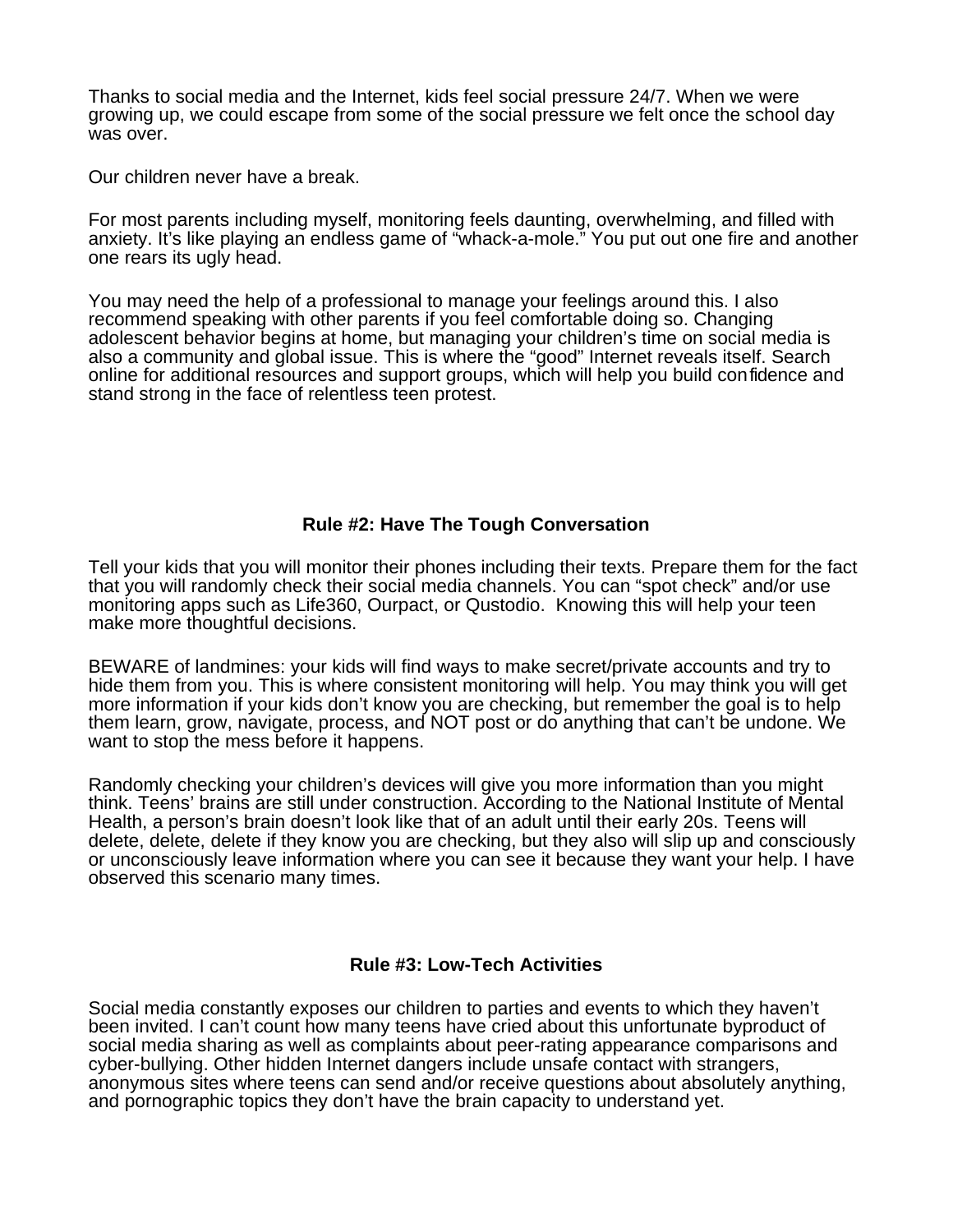Redirect your teen's attention from technology to alternate "low-tech" activities to increase their awareness of their environment and promote human interaction. Some ideas include team and individual sports such as soccer, tennis and martial arts; art classes; hiking clubs; mentoring programs; volunteer animal shelter work; camp counselor; reading/writing clubs; religious or spiritual youth groups; yoga, dance and exercise classes; and cooking clubs. Check your community center, church, school or local YMCA for classes and new opportunities.

### **Rule #4: No Phone Time**

Schedule "no phone" time at home. You will be surprised how much calmer your teen will act even though they may object to this rule. A good practice is to schedule concurrently no phone or computer time for the entire family during dinner or while children do homework.

More and more teens report anxiety trying to manage their social media networks. Trust me. Your child will be relieved to have a break from technology.

"No phone time" also may mean "turning in all phones and devices" at the end of the day to be returned in the morning. This rule helps insure that your child will receive an adequate amount of sleep, as many kids stay up late interacting with their devices.

Parents are the foundation of the family structure and as such, make the family rules. Studies show that children thrive when they know what to expect. They like routines and structure because they are predictable. If you establish a routine of "no phone" at night, they will come to accept it in spite of what they may tell you. Routines eliminate power struggles and help teens cooperate.

#### **Rule #5: Spend Time With Your Kids!**

This rule may seem obvious, or in some cases, impossible. Obviously, we all need to spend time with our kids even if they resist doing so. Your kids may act as if their friends are the most important people in their lives, and that you are the last person they want to spend time with. Not true! Your kids need you now more than ever. Your children need family time. They need to feel close to you and have plenty of opportunities to talk to you.

I often remind parents to hug or touch their child or to tell them to a "have a great day" to help their child feel secure throughout the day. Make sure your home offers a "soft place to land" after school where teens can express their feelings and relieve their pressures through healthy outlets without turning to technology for validation.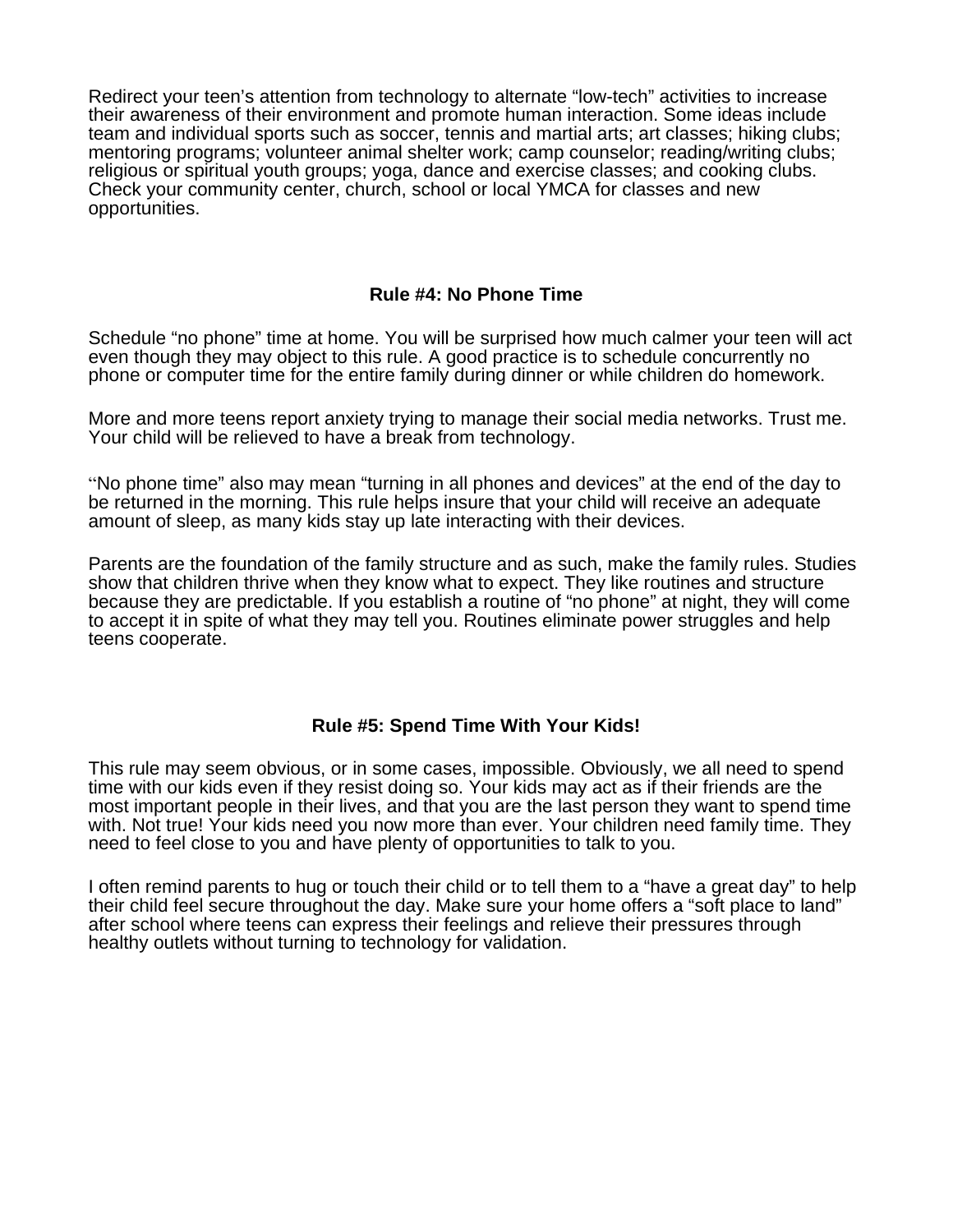# **Part 3**

# **Serious Problems**

The good news is that teen suicide rates have actually gone down since 1990. By the same token, there is an increased risk for suicide among people who experience bullying or even witness bullying behavior. The Internet and social media provide a whole new platform for this type of abuse.

Here's some information about troublesome trends that parents need to know about:

## **Problem #1: Nudes**

The latest youth trend is sharing "nudes" via the Internet. A "nude" is a partial or full, naked picture sent via text, private or direct message, or via the Snapchat video messaging application. Snapchat users take photos and record videos and send them to designated recipients with the belief that they will disappear after a range of one to 10 seconds.

According to many of my teen clients, "all the kids are doing it." Sadly, "nudes" have become the norm. Adolescents as young as middle school send nudes, often without being asked for one. Unfortunately, people take screen shots of these pictures and post them on public sites. Did I mention the Internet is forever?

Many kids believe Snapchat protects them from screen shots because the Snapchat app alerts the user if someone takes a picture of their picture. This is not true.

Now there is another app to get around the Snapchat app. The newer app allows users to take Snapchat screen shots anonymously – without alerting the original sender that this has happened. Teens also have learned that putting their phone on airplane mode while taking a photo will conceal the sender's identity.

## **Problem #2 High School Sexting**

The New York Times reported a story on November 6, 2015, about 100 Colorado high school students who were caught trading naked pictures of themselves. Three hundred to 400 nude photographs were circulating on their cellphones. Many of these students face the possibility of felony child pornography charges.

Teen sexting has become an epidemic. Parents must intervene if they suspect sexting is taking place. Many jurisdictions consider underage sexting as child pornography, a prosecutable offense which carries steep punishments including jail time and sex offender registration. If your teen is sending and receiving naked pictures, they are in trouble and need your immediate help.

Young girls and boys are inundated with images, videos and messages through movies, TV,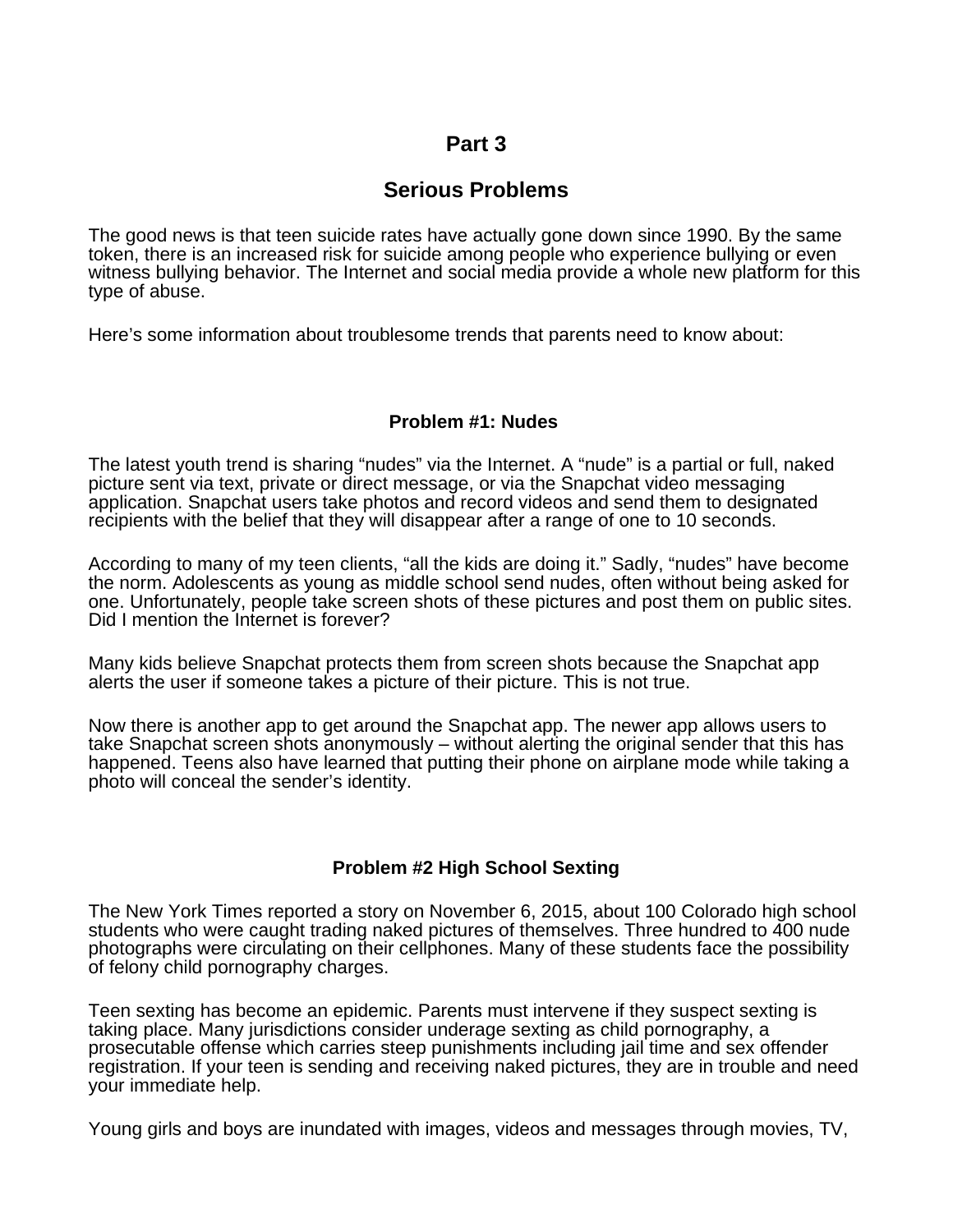Internet and social media, which objectify and degrade the human body. Airbrushed celebrity photos set absurd beauty standards. Classmates may tease and bully their peers. Even the strongest of individuals will feel the impact of scorn and media distortion.

Adolescence is a time of great change. Teens' bodies develop at different rates and into different sizes and shapes with different results. Parents must teach their children to respect and love their bodies for what they can do.

If your teen suffers from poor body image, suggest that they journal three positive things about their body each day. This will help them overcome self-doubt and feel better about themselves.

#### **Problem #3 Unsafe Behaviors**

Unsafe behaviors include sexting, sending nude photos, connecting with strangers, posting pictures while drinking or using drugs, bullying or being bullied, setting up drug or alcohol purchases, or any other illegal, dangerous or risky activities.

Teens are notorious for testing limits through unsafe behavior. The Internet has expanded the opportunities for teens to test those limits. It also has created a permanent record of our children's poor choices.

## **Part 4**

## **What You Can Do**

Be aware and open to the possibility that your child may be engaging in risky behavior. Like it or not, most teens do even if it's one time only. But all it takes is one time for the Internet to record your child's poor decision for posterity. This is why it's so important for you to set rules now regarding technology, Internet and social media use.

Take an assessment of yourself and your teen. Have their grades declined? Have they become angrier, more moody or detached from the family? Are they relying disproportionately on their friends? If you're sense any untoward change, but remain unsure, seek the help of a professional for further evaluation. It's easier to nip a problem in the bud before it blooms into a full-blown disaster. A professional also can help you develop a plan that meets your family's needs, and support you through the process.

A teen that is engaging in unsafe behavior will need restrictions. Consider the following options if this is the case: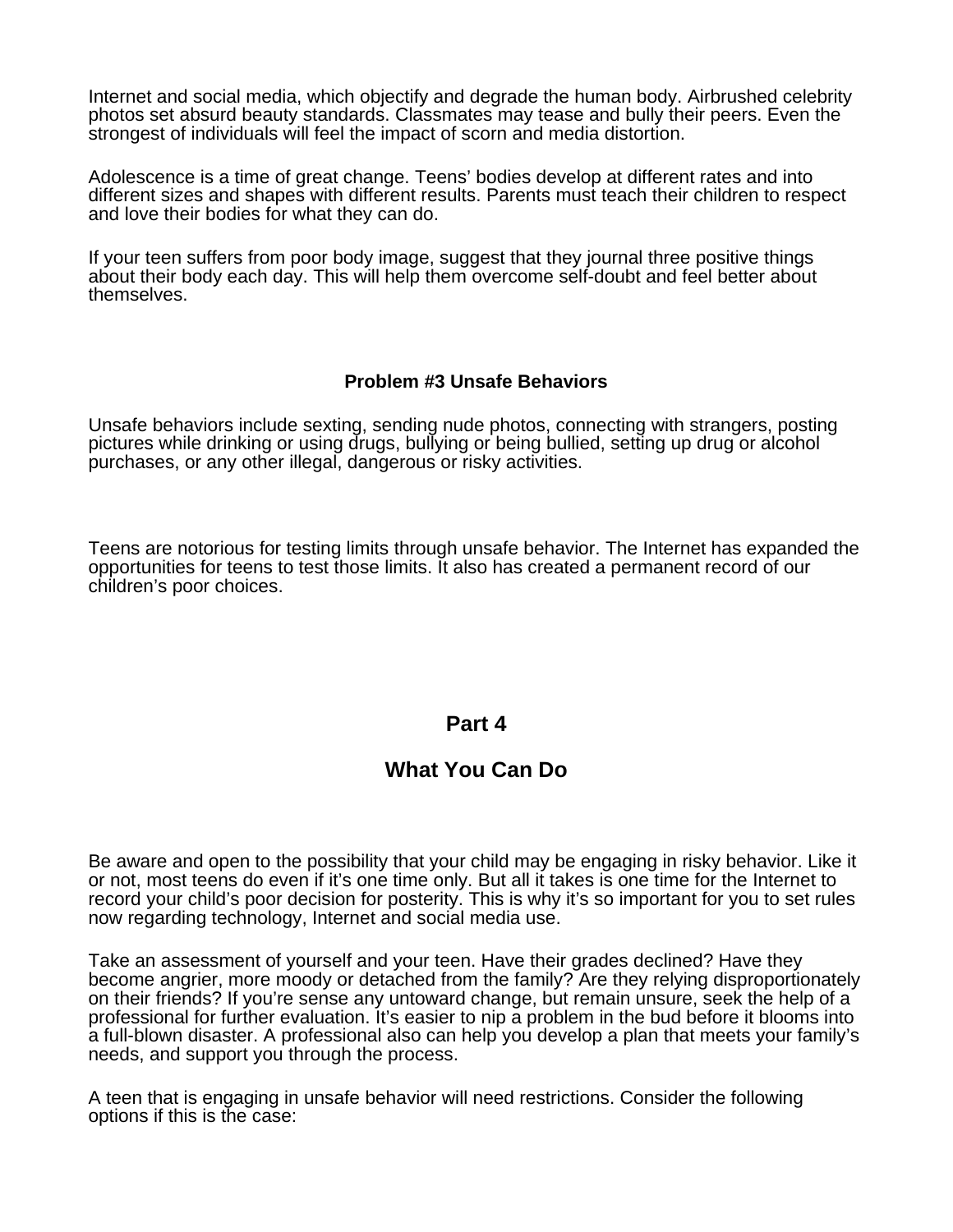- 1. Enforce all Maintenance Rules (Part 2, pages 4-7) & consider monitoring apps such as Life360, Outpact, or Qustodio if you are not already using them;
- 2. Remove the Internet from all devices;
- 3. Turn off the phone camera;
- 4. Only allow them to use the phone when trusted adults are present and engaged;
- 5. Doors must be opened when using phone and other devices;
- 6. Replace smart phone with basic calling/texting phone;
- 7. Restrict phone completely.

## **How To Implement Restrictions:**

1. Unfortunately, there is no phone, which doesn't come with some form of texting. This makes enforcing a "no texting rule," especially difficult, but not impossible. Demand to see the phone at regular intervals and check the bill online to see if texting has occurred. Vigilance is essential for rules to work. It may be easier to take the phone away for a short period of time.

You can turn off texting through your wireless carrier and/or on the device through parental controls or other channels. However, texts can still get through on WiFi and iMessage. Please check with your phone carrier about this. Maintenance Rules #1 and #2 (pages 4-5) are the best ways to address ongoing text monitoring. Remember, you can also use monitoring apps such as Life360, Ourpact, or Qustodio.

2. Contact your cell phone carrier and ask whether the data plan can be removed from your child's phone. If you can turn off your Internet (or data plan), be aware that WiFi will still be accessible through public portals. If you have an iPhone, you can put restrictions on the device, which block data, Internet, and most of what is WiFi- accessible. Before adding the restrictions, delete all social media apps on your child's phone.

For the iPhone: go to Setting, General, then Restrictions. Click "Enable Restrictions." You will be prompted to set a four-digit passcode. Turn off Safari, Installing Apps, Deleting Apps, & In-App Purchases. Then click websites and choose "Specific Websites Only." It is best to change the four-digit passcode regularly to prevent your child from guessing the code. You can impose these restrictions on other Mac/Apple devices. Warning: there is at least one way to disable restrictions. It is called a jailbreak tweak and can be downloaded and applied through iTunes. If your child employs this tactic, I recommend taking the phone away from them. If your child has a different type of smartphone, please contact your carrier about setting restrictions.

3. Turn off the camera on an iPhone (and other Mac/Apple devices) through the restriction settings described above. Once you are prompted to set the four-digit passcode, scroll down and click the camera icon to turn it off.

4. Only give your child their phone and other devices when they are with a trusted adult. This means that your child will only use the phone while they are home with you. They will not take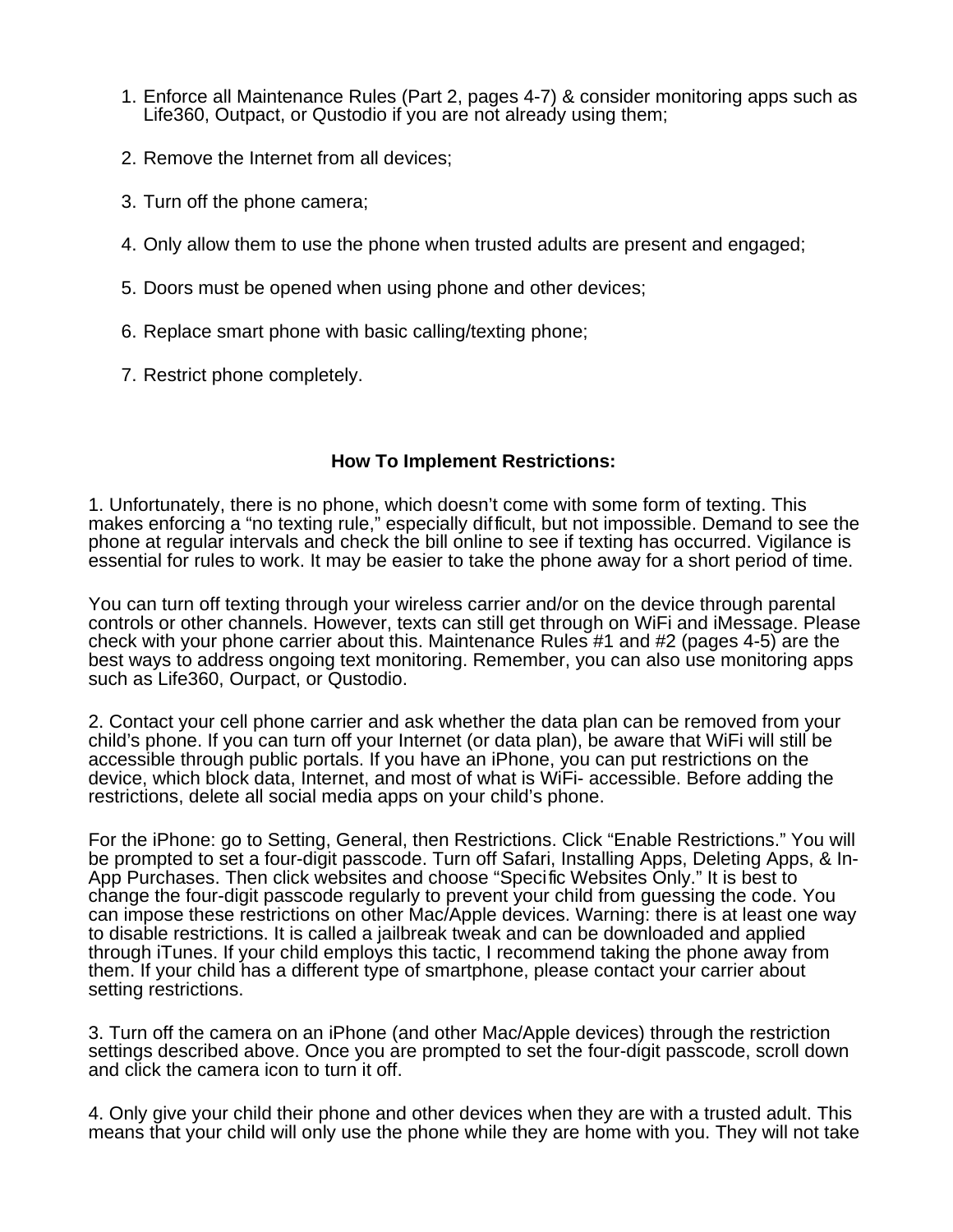their phone with them when they leave the house, including school. This may feel inconvenient because you won't be able to get a hold of your child as easily. As with all rules, limit the time to what works best for you and your family.

5. No doors closed while using any devices. If your child has been taking "Nudes," they should not be able to take any more with the "doors open" restriction. This restriction also helps your child make more thoughtful decisions about what they will text, post, say, or photograph because they know they are being monitored. Please refer to Maintenance, Rules #1 and #2, for more explanation. Some families choose to remove their children's bedroom doors to enforce this restriction.

6. Consider replacing your child's smartphone with a basic call/text only phone, also known as a flip phone. Unfortunately, a "call-only" mobile phone does not exist. If you choose to give your child a flip phone, texting will be one of the features included. However, your child will not have access to the Internet through their flip phone. Monitoring texting on a flip phone in real time can be more challenging than a smart phone although you can verify texting activity through the bill.

People who share Apple ID's with their child find it easier to monitor their child's iPhone texting. Parental controls on smart phone and some flip phones also facilitate text monitoring. Information and services are always changing so please verify these recommendations with your cell phone carrier.

7. If all else fails, take your child's phone away completely. If you tried to enforce the rules and restrictions, and your child continues to break the rules, they should not have a phone for a minimum of one to three months. The length of restriction will depend on how your family can manage.

If you removed your child's phone, consider letting them use a landline with parent supervision. You also may consider allowing parent-supervised calls (approximately five to 10 minutes a day) for homework questions or making plans. This will require you to be sitting or standing next to your child while they are on the phone. Taking your child's phone away is usually a last resort. It is best to give your child time to learn how to use a device with limits and in moderation. Banning phone use as your first choice of punishment can drive your child to become sneakier and hide even more from you. In this fast-paced, warp speed, technology-driven culture, parents must work more thoughtfully using family structures, rules, and sometimes restrictions to help their children navigate the multitude of pressures and distractions in today's world.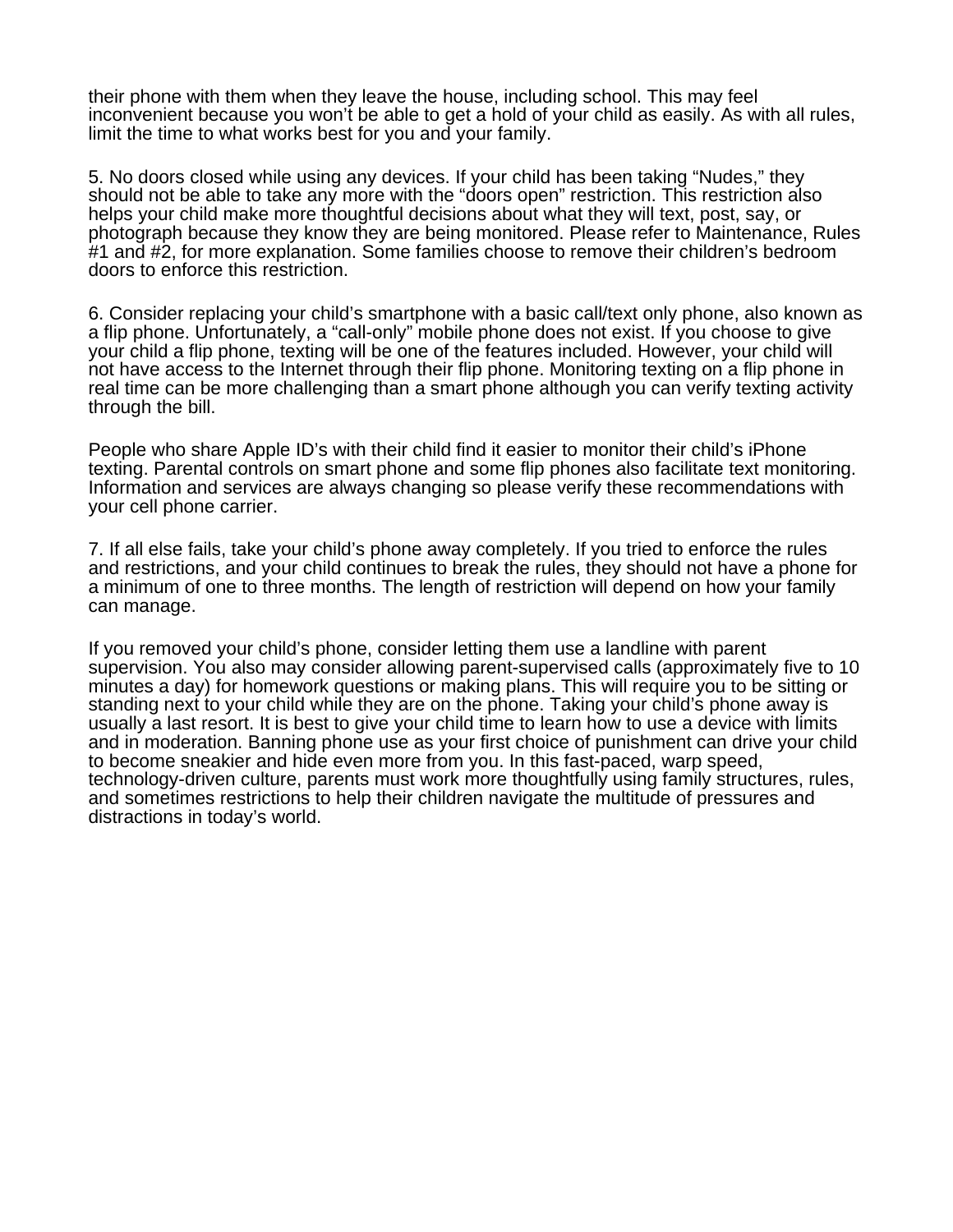## **Part 5**

## **There Is Hope**

#### **Please don't give up**

Although it can feel daunting to add more rules and structure to all your other parent responsibilities, you are promoting your children's healthy growth and development. We must remember that technology also offers extraordinary opportunities. Your kids can access the world in many positive ways through the Internet. Our children have the world at their fingertips. They have resources and instant access to education, social activities, volunteer opportunities, world news and current events. Our children can travel the world and visit every continent in a matter of hours virtually, learning about cultures and languages, and discovering new interests and possibilities.

If parents stick together, support and educate each other through personal experience and professional guidance, you will feel less alone in this experience. This life moment will give you the chance to form new bonds with people over a common experience. You can find or form a parent group to help you through this time. There is a resource page in the back of this handbook to help get you started.

With our guidance, our children will learn more about who they are and will come to understand the Internet's awesome power and dominance. They will learn safely and successfully how to post, tweet, Instagram and Snapchat in positive ways for their benefit as well as others, and they will embrace a brighter future with technology as their friend.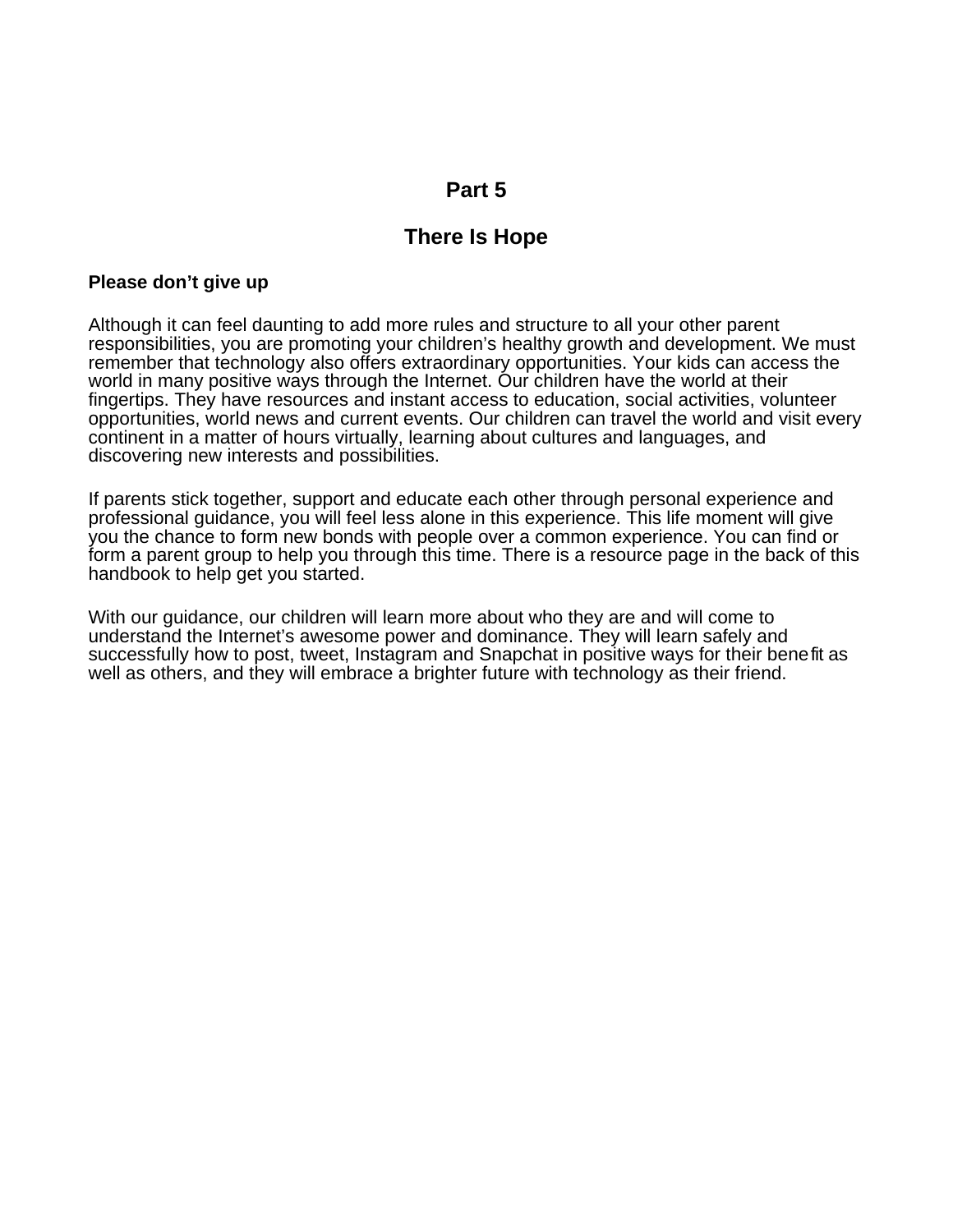#### **Books**

iGen: Why Today's Super-Connected Kids Are Growing Up Less Rebellious, More Tolerant, Less Happy-and Completely Unprepared for Adulthood-and What That Means for the Rest of Us by Jean M Twenge

Social Media: Your Child's Digital Tattoo: Understanding & Managing Your Child's Digital Footprint by Stephen J Smith

Speed: Speed: Facing Our Addiction to Fast and Faster-And Overcoming Our Fear of Slowing Down by Stephanie Brown

Glow Kids: How Screen Addiction Is Hijacking Our Kids - and How to Break the Trance by Nicholas Kardaras

American Girls: Social Media and the Secret Lives of Teenagers by Nancy Jo Sales

#### **Articles**

10 Apps Teens are Using That Parents Need to Know by April Requard Absolutely April, March 21, 2018

Teens Who Say No to Social Media by Christen Rosen Wall Street Journal, May 7, 2018

The Secret Social Media Lives of Teenagers by Ana Homayoun by New York Times, June 7, 2017

Nudity and social media harm girls by Karen Hamilton San Francisco Chronicle, September 1, 2016

The vault apps that keep sexts a secret by Katie Rogers New York Times, November 6, 2015

#### **Websites**

[www.commonsensemedia.org](http://www.commonsensemedia.org/)

[www.larrysworld.com](http://www.larrysworld.com/)

[www.ikeepsafe.org](http://www.ikeepsafe.org/)

www.netaddiction.com